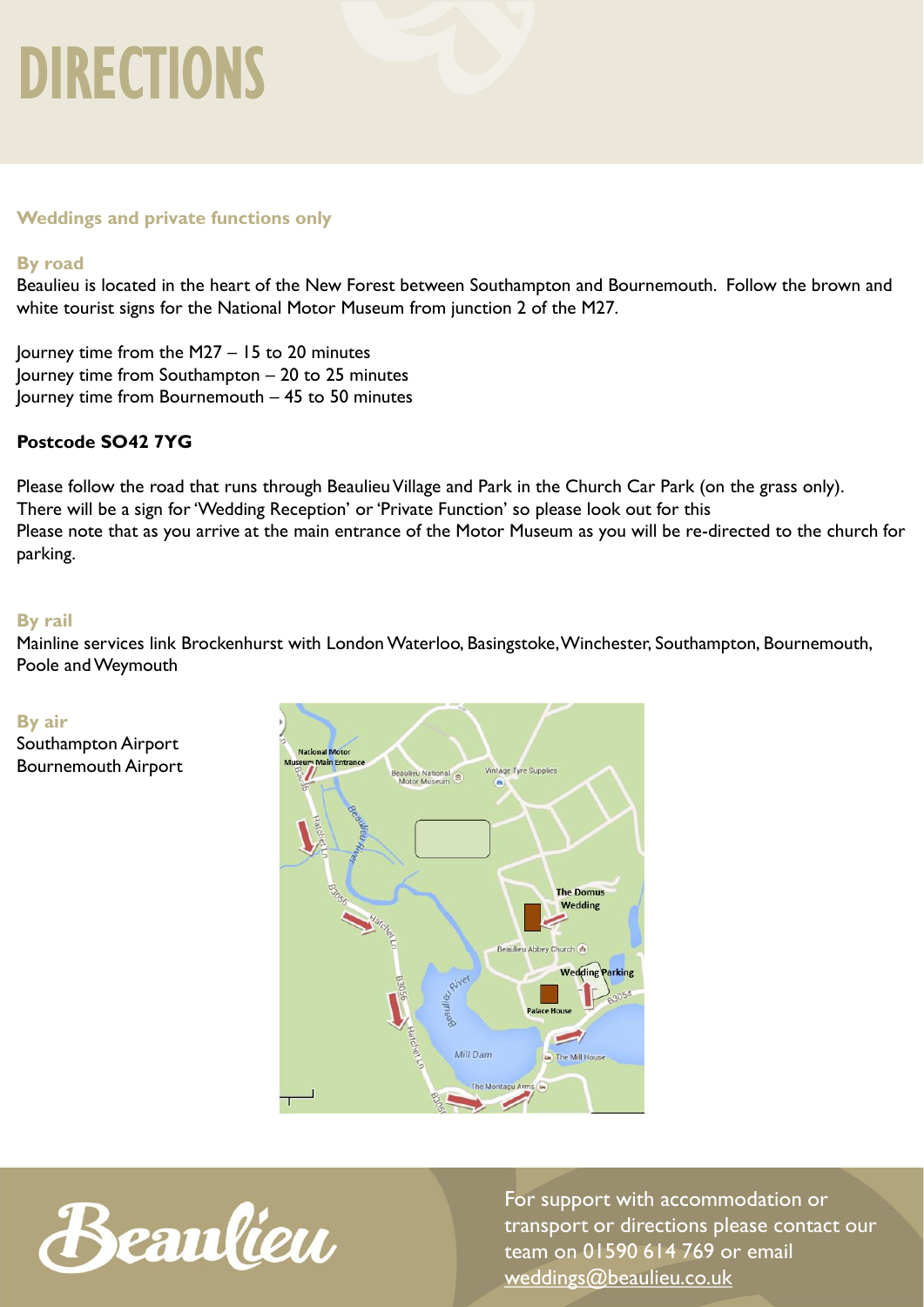# ACCOMODATION

### **Local Hotels**

The following hotels are within a 6 mile radius of Beaulieu, however there are many other options within the local area and we can provide a list of these, if required.

Montagu Arms. Beaulieu (22 rooms) 01590 612 325 [www.montaguarmshotel.co.uk](http://www.montaguarmshotel.co.uk/)

The Master Builders Hotel, Bucklers Yard (26 rooms) 01590 616 253 [www.themasterbuilders.co.uk](http://www.themasterbuilders.co.uk/)

Beaulieu Hotel, Brockenhurst (35 rooms) 0800 44 44 41 [www.newforesthotels.co.uk/beaulieu-hotel/](http://www.newforesthotels.co.uk/beaulieu-hotel/)

Limewood Hotel, Brockenhurst (77 rooms) 02380 287 177 [www.newforesthotels.co.uk/beaulieu-hotel/](http://www.newforesthotels.co.uk/beaulieu-hotel/)

Whitley Ridge Hotel, Brockenhurst 01590 622354 [www.whitleyridge.co.uk](http://www.whitleyridge.co.uk/)

Careys Manor, Brockenhurst (77 rooms) 01590 623551 [www.careysmanor.com](http://www.careysmanor.com/)

Rhinefield House Hotel. Brockenhurst 01590 622922 [www.handpicked.co.uk](http://www.handpicked.co.uk/)

Balmer Lawn Hotel, Brockenhurst (54 rooms) 01590 623116 [www.balmerlawnhotel.co.uk](http://www.balmerlawnhotel.co.uk/)



For support with accommodation or transport or directions please contact our team on 01590 614 769 or email [weddings@beaulieu.co.uk](mailto:weddings@beaulieu.co.uk)